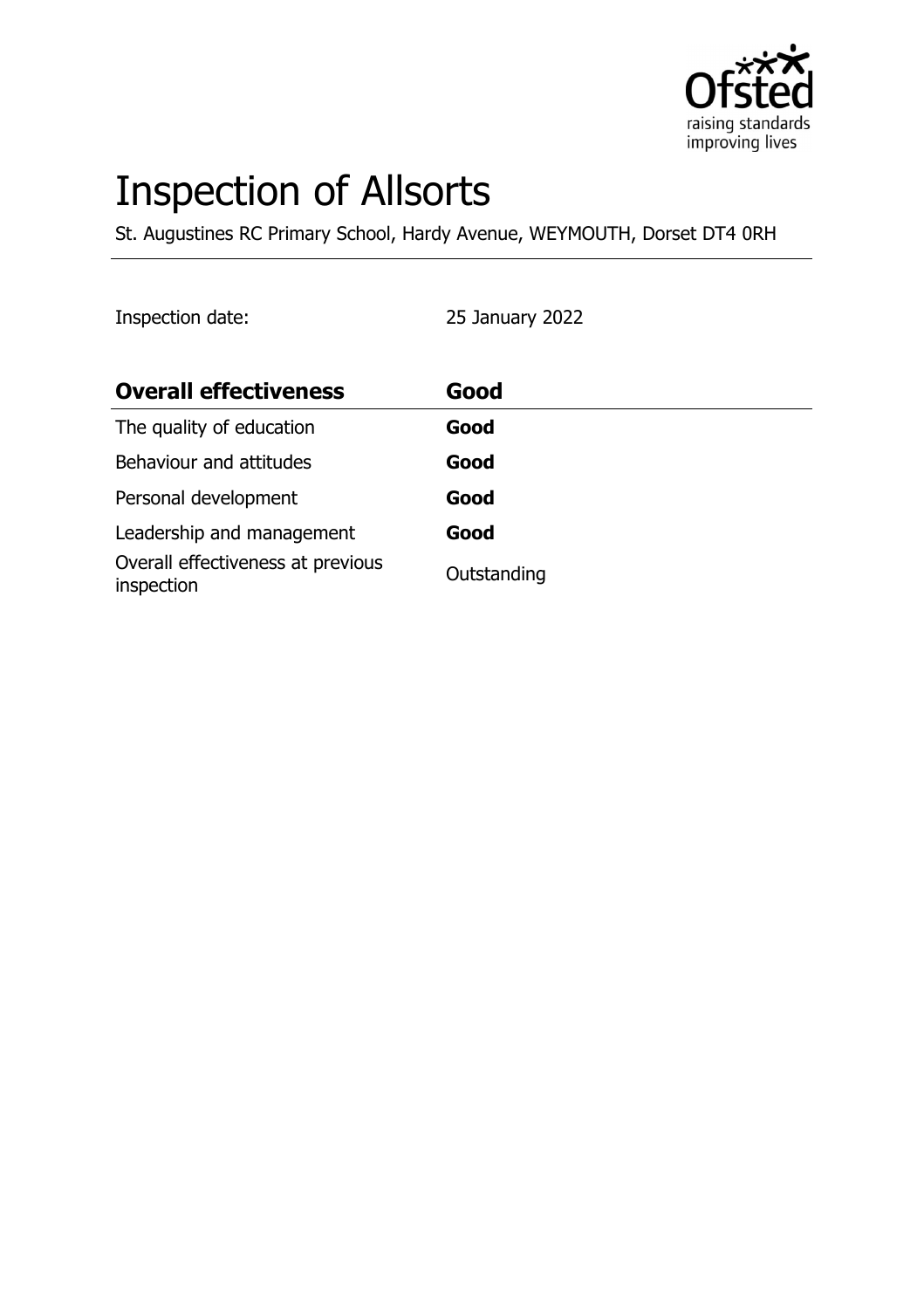

## **What is it like to attend this early years setting?**

#### **The provision is good**

Children are happy and settled at the setting and respond well to the friendly, caring staff. Children benefit from a broad and well-planned curriculum, which successfully supports them to make good progress in their learning. Children are excited to explore, whether they are playing with jelly and dinosaur figures or pretending to be doctors and nurses. Children make independent choices in their play, including if they want to play inside or outside. They have good opportunities to develop their physical skills and benefit from fresh air.

Children are very well behaved. They share and take turns well with no disagreements. Staff have high expectations of the children and are committed to helping them develop many skills for their future learning. Children practise developing their fine motor skills to help prepare them for school and learning how to hold a pencil in preparation for writing. They hear a wide range of words, which helps to build their vocabulary.

Communication has remained good between the parents and staff throughout the COVID-19 pandemic. This has helped children to feel safe and secure. Although parents do not currently come into the setting, staff greet each family individually at the door and share information with parents verbally and through an app. This helps parents to feel involved in their child's learning.

## **What does the early years setting do well and what does it need to do better?**

- $\blacksquare$  Staff get to know the children well. They find out what children already know and can do and plan a varied curriculum, based on children's interests and learning needs.
- $\blacksquare$  Children thoroughly enjoy dressing up and acting out familiar scenarios. Staff use language well to extend children's vocabulary. For example, they introduce new words, such as 'radiologist', as children bandage staff's limbs in their role play and learn about X-rays.
- $\blacksquare$  Staff recognise the importance of effective partnership working with parents and the positive impact this has on children's learning and well-being. Staff ensure that communication with parents is good. Parents feel well supported and are pleased with the progress their children make. However, staff do not always liaise effectively with other providers of settings children attend to ensure consistency.
- $\blacksquare$  Leaders and managers provide strong leadership for the staff team. There are good systems in place to monitor and support staff's professional development and staff feel well supported.
- $\blacksquare$  Most children follow instructions well as they select a mat to sit on, to take part in large group activities. More confident children call out the answers when staff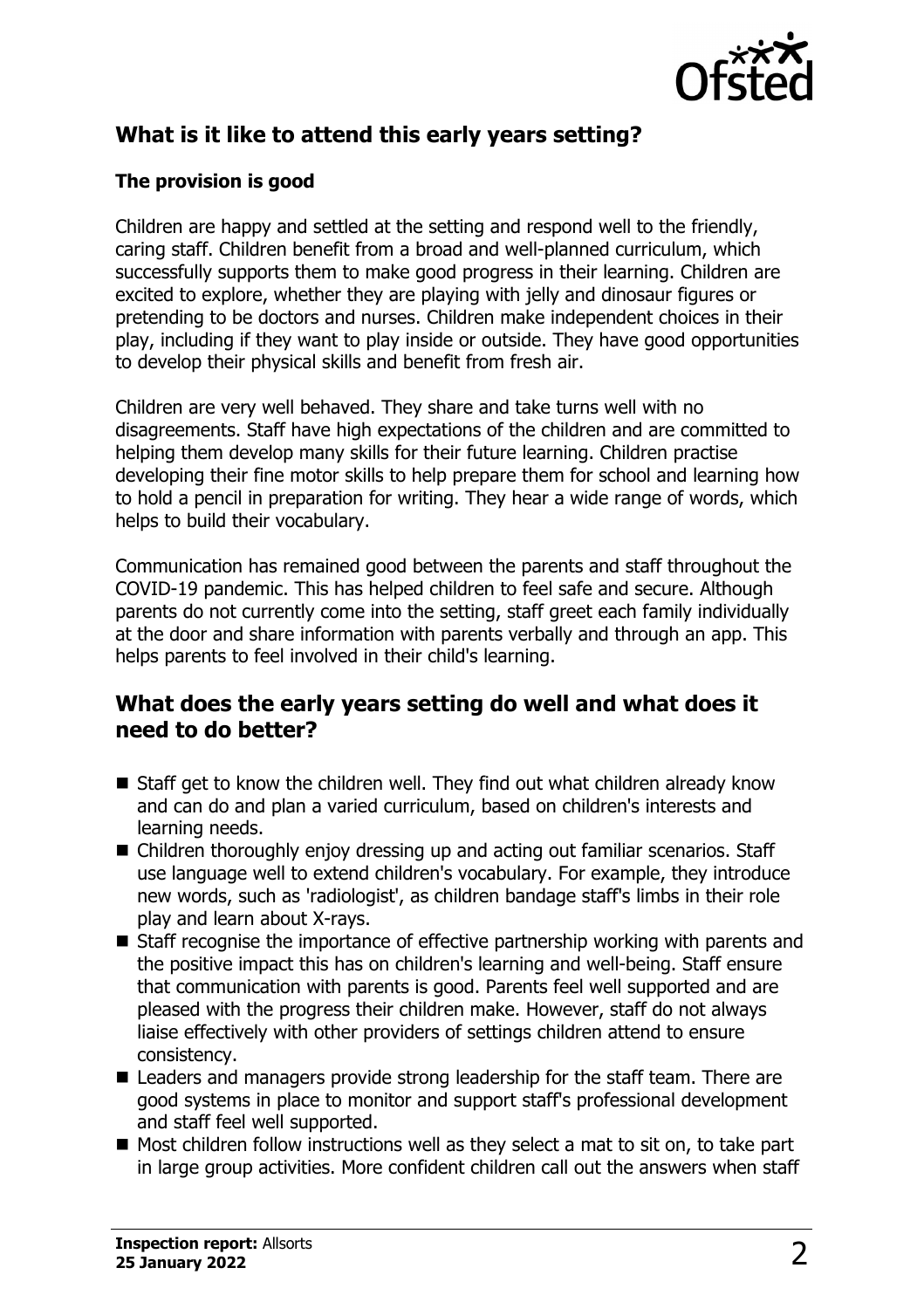

ask questions and demonstrate their good knowledge. However, staff do not equally encourage the quieter, less confident children to participate. Consequently, they lose concentration, and talk among themselves.

- $\blacksquare$  Children follow good hygiene routines and know the reasons why it is important to wash their hands to help them stay well and healthy. Children engage in conversation about different foods and flavours as they eat their lunch. They have good opportunities to learn about the importance of oral health.
- $\blacksquare$  Children's behaviour is good. They follow the good example set by staff and are kind and respectful to one another. Children take it in turns to fit puzzle pieces to complete the picture. They listen well to one another as they guess how many legs a mouse has and share resources as they create a mouse of their own from play dough.
- $\blacksquare$  Staff support children's communication and language skills well. They actively listen to children, while engaged in activities. They use words, such as 'small' and 'slimy' as they encourage children to describe what they can see. Children confidently talk about and compare the size of different containers, demonstrating a wide vocabulary and good understanding.
- $\blacksquare$  Children enjoy outside play. They use their senses to explore the sand and water. They take their turn on the swing, enjoy mark making or begin to master the skill of peddling a tricycle, skilfully negotiating pathways.
- Leaders and managers are extremely proactive in seeking early help for children when needed. They liaise very effectively with other professionals and external agencies to ensure that all children receive the help they require, to make the best possible progress in relation to their individual starting points.

# **Safeguarding**

The arrangements for safeguarding are effective.

All staff complete safeguarding training and have an appropriate awareness of child protection issues. Staff can recognise the signs or symptoms that may indicate a child is at risk of harm and know the correct reporting procedure to follow. There are clear procedures in place for staff recruitment and effective systems to monitor their ongoing suitability. Staff complete thorough risk assessments of the environment and minimise hazards to ensure that children can play safely. Children learn how to behave to keep themselves safe, for example not running inside.

## **What does the setting need to do to improve?**

#### **To further improve the quality of the early years provision, the provider should:**

- $\blacksquare$  extend staff practices to encourage the quieter, less confident children more in large group activities to motivate their learning more effectively
- $\blacksquare$  strengthen the systems for sharing information with other providers that children attend, to ensure a consistent approach for their learning and development.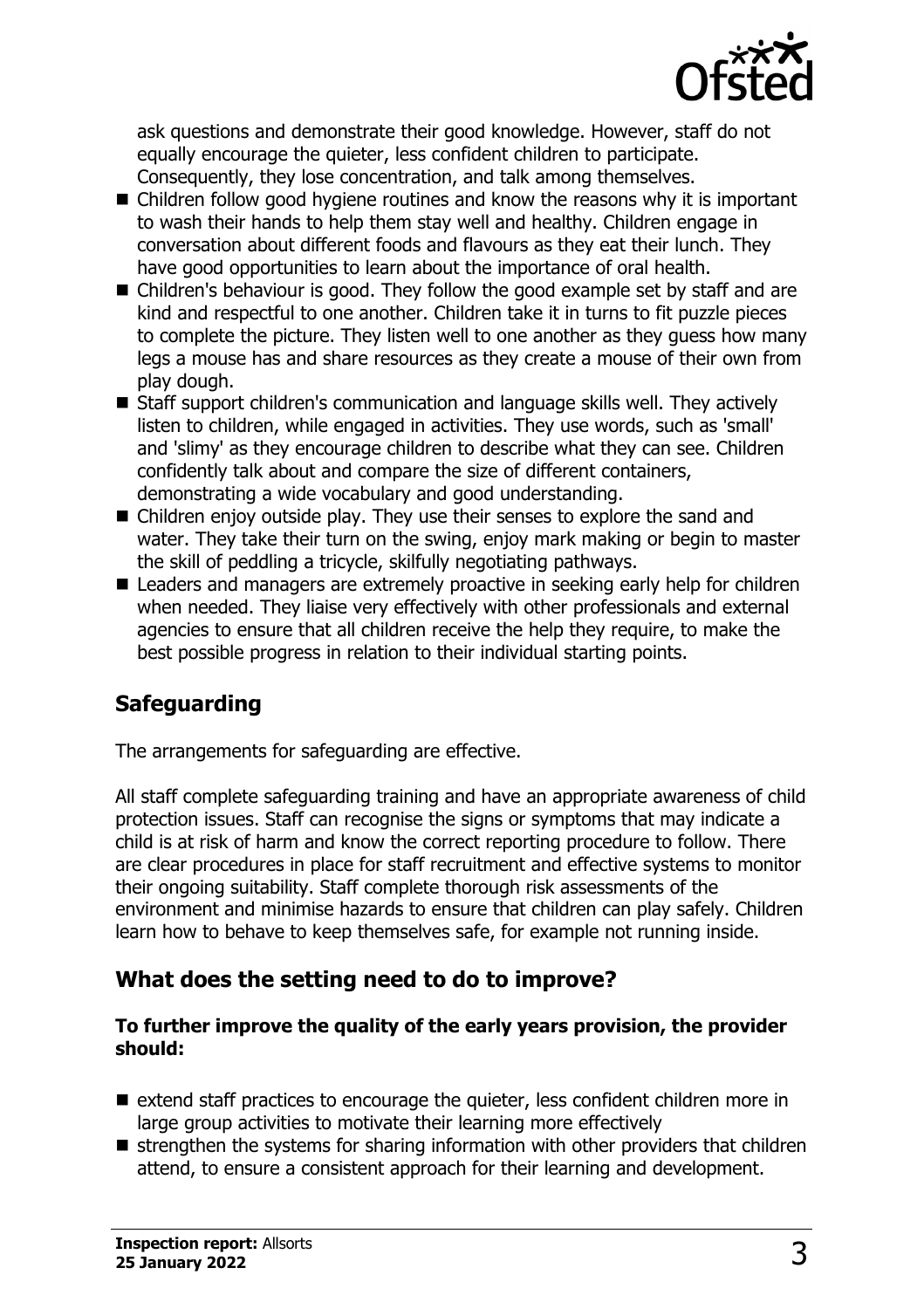

| <b>Setting details</b>                         |                                                                                      |
|------------------------------------------------|--------------------------------------------------------------------------------------|
| Unique reference number                        | EY296685                                                                             |
| <b>Local authority</b>                         | <b>Dorset</b>                                                                        |
| <b>Inspection number</b>                       | 10125842                                                                             |
| <b>Type of provision</b>                       | Childcare on non-domestic premises                                                   |
| <b>Registers</b>                               | Early Years Register, Compulsory Childcare<br>Register, Voluntary Childcare Register |
| Day care type                                  | Full day care                                                                        |
| Age range of children at time of<br>inspection | 2 to 11                                                                              |
| <b>Total number of places</b>                  | 32                                                                                   |
| Number of children on roll                     | 111                                                                                  |
| Name of registered person                      | Allsorts Playgroup Committee                                                         |
| Registered person unique<br>reference number   | RP519773                                                                             |
| Telephone number                               | 01305750444                                                                          |
| Date of previous inspection                    | 9 May 2013                                                                           |

## **Information about this early years setting**

Allsorts registered in 2004. It is situated within St Augustine's Roman Catholic Primary School in Weymouth, Dorset. The setting is open Monday to Friday, all year round from 7.30am to 5.30pm. The pre-school provides funded early education for two-, three- and four-year-old children. The out-of-school club also accepts children up to the age of 11 years. There are currently eight staff employed, all of whom either hold or are working towards an early years qualification. The childcare director holds an early years foundation degree and the manager holds a childcare qualification at level 3. In addition, there are three other members of staff qualified to level 3, one member of staff qualified to level 7 and one to level 5.

## **Information about this inspection**

**Inspector** Michelle Heimsoth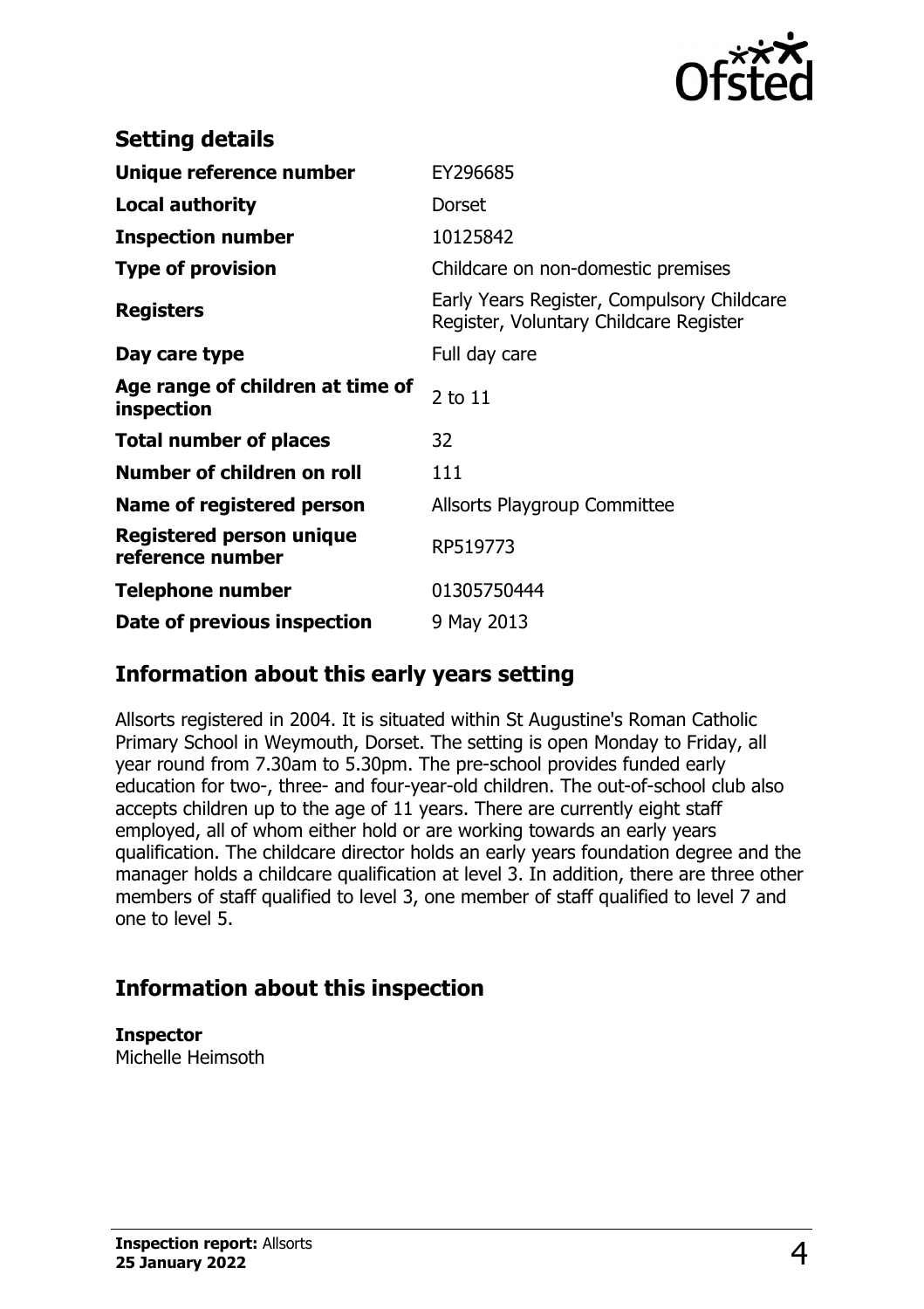

#### **Inspection activities**

- $\blacksquare$  This was the first routine inspection the provider received since the COVID-19 pandemic began. The inspector discussed the impact of the pandemic with the provider and has taken that into account in their evaluation of the provider.
- $\blacksquare$  The manager joined the inspector on a learning walk and discussed the curriculum and what they want the children to learn.
- $\blacksquare$  The inspector spoke to children, staff and parents during the inspection to gain their views of the setting.
- The inspector and Allsorts childcare director completed a joint observation of an activity and discuss the quality of teaching.
- The inspector observed children's interactions in play inside and outside.
- The inspector looked at relevant documentation and reviewed evidence of the suitability of staff working at the setting.

We carried out this inspection under sections 49 and 50 of the Childcare Act 2006 on the quality and standards of provision that is registered on the Early Years Register. The registered person must ensure that this provision complies with the statutory framework for children's learning, development and care, known as the early years foundation stage.

If you are not happy with the inspection or the report, you can [complain to Ofsted](http://www.gov.uk/complain-ofsted-report).